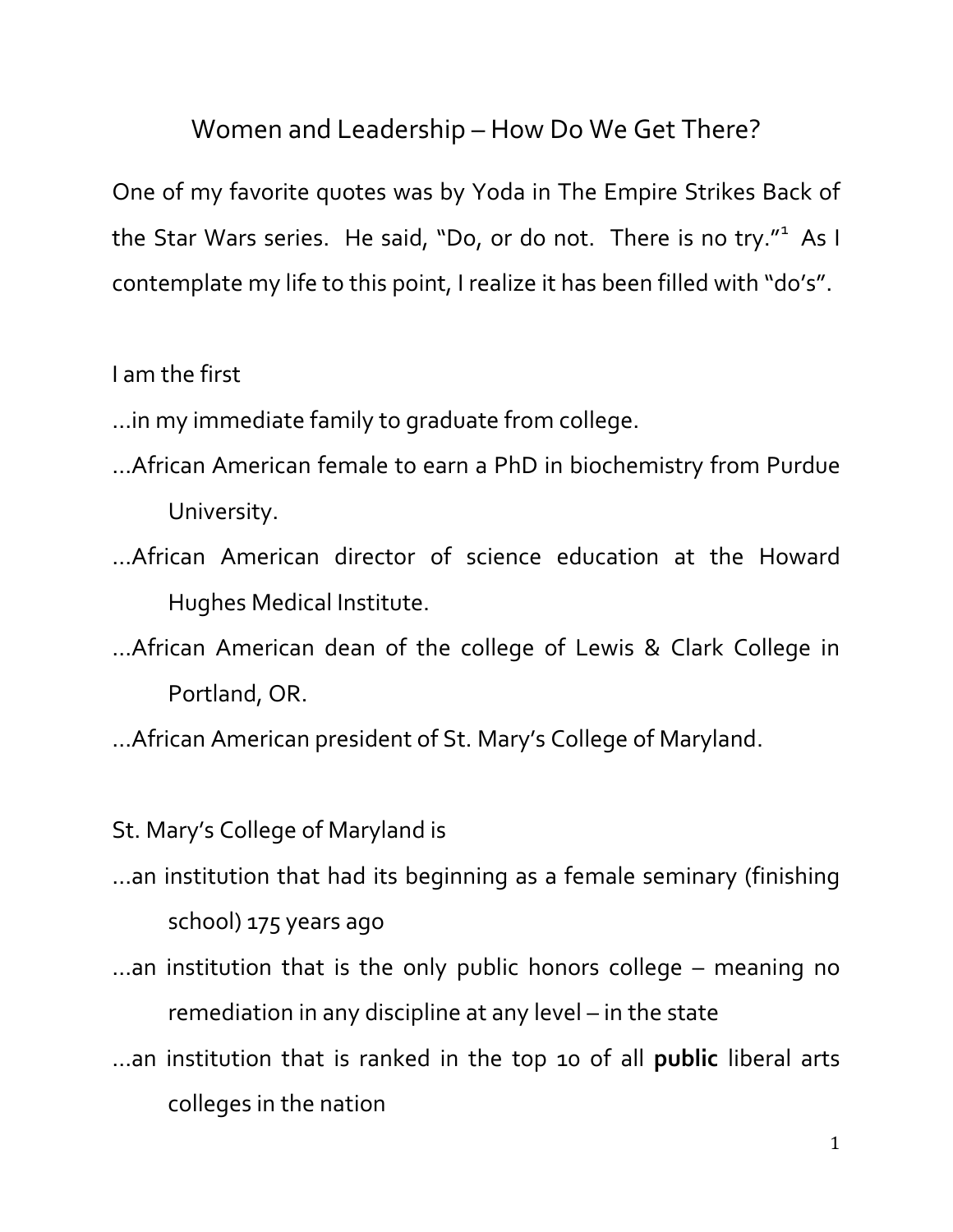- …an institution that is ranked in the top 100 of *all* liberal arts colleges in the country
- <span id="page-1-1"></span><span id="page-1-0"></span>…an institution whose first two presidents in the modern era were women with ties to Sotterly plantation – a place that had a key role in sorting slaves once they came ashore after their voyage through the Middle Passage
- <span id="page-1-3"></span><span id="page-1-2"></span>St. Mary's College is a premier institution with a rich history and I am the seventh president of this place, poised to take it into the future.

I believe that this country is poised for women from every walk of life to assume positions of power and to lead us to a better place.

What has been my career path? Am I unique? What should we be thinking about in developing women to assume positions of power and leadership?

My career path was almost traditional. Typically, college presidents come up through the ranks in the academy; garnering positions of greater authority along the way: tenured faculty, department chair, associate dean, dean, associate VPAA, VPAA/provost, president. I skipped one of these steps in that I was never a department chair.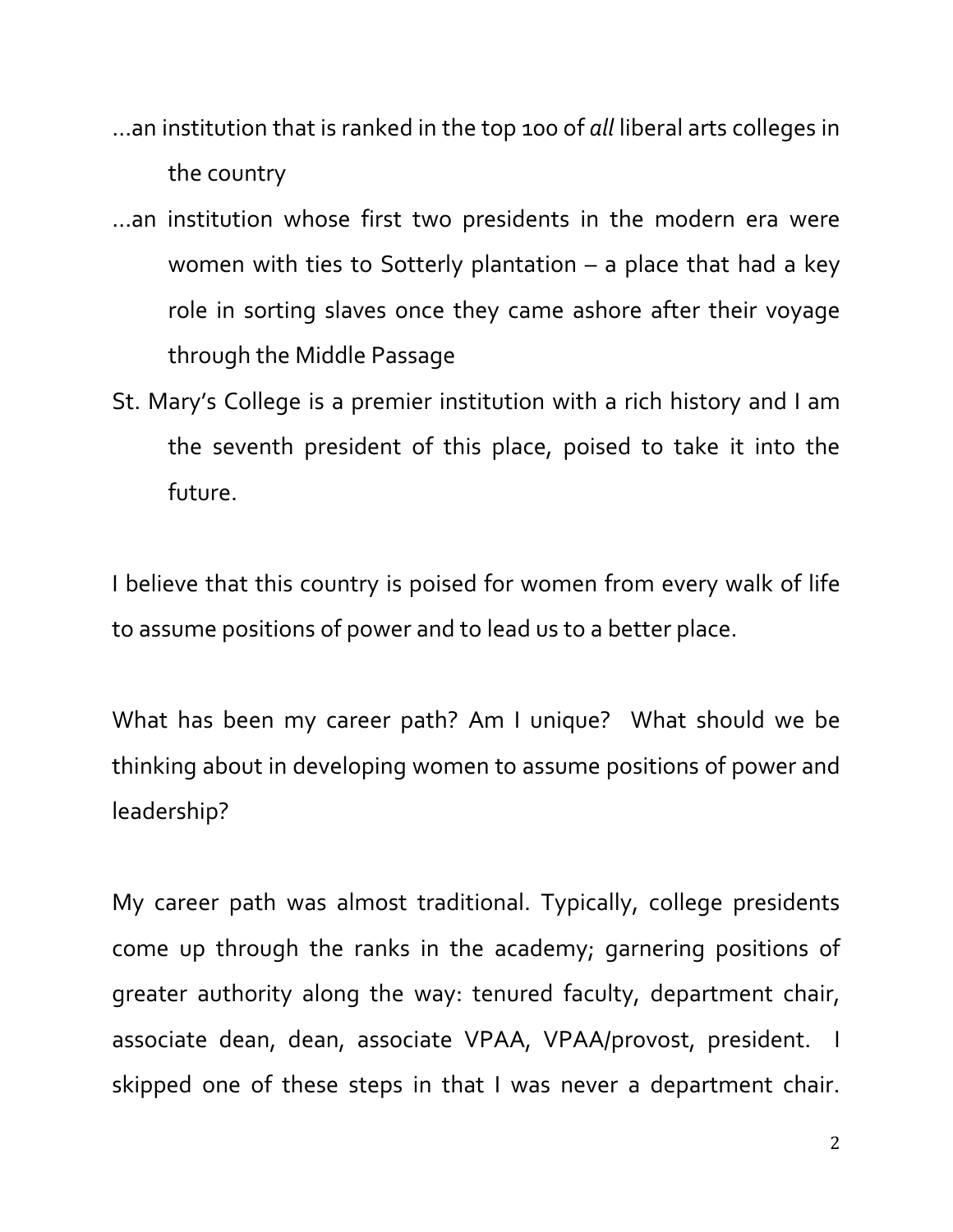Additionally, I mixed up a few of the "steps" in that I went from associate dean to associate VPAA. I then left the academy for a few years for a position that gave me a national perspective on the state of higher education in general, and science education in particular, in this country. I then returned to the academy as a dean at an elite liberal arts college for three years before becoming a college president. The lesson here is that there is more than one path to a college presidency. I have had several successes throughout my career but when I look back, I believe the greatest accomplishment to this point occurred while I was outside of the academy. Before I discuss that, it's important to provide a glimpse into how I believe I have gotten to where I am.

Being a first-generation college student, I had no one in my family I could talk to about *going* to college. All I knew was that I was always being told that I *had to go* and, as my maternal grandmother put it, "be able to take care of myself and my responsibilities." I primarily applied to colleges based on how well I liked their football teams – USC, Penn State, University of Michigan, UCLA. One day I saw a brochure describing a school that had been saved from closure by its students who traveled around the country and later abroad singing Negro spirituals. They sent every dime they earned back to the school and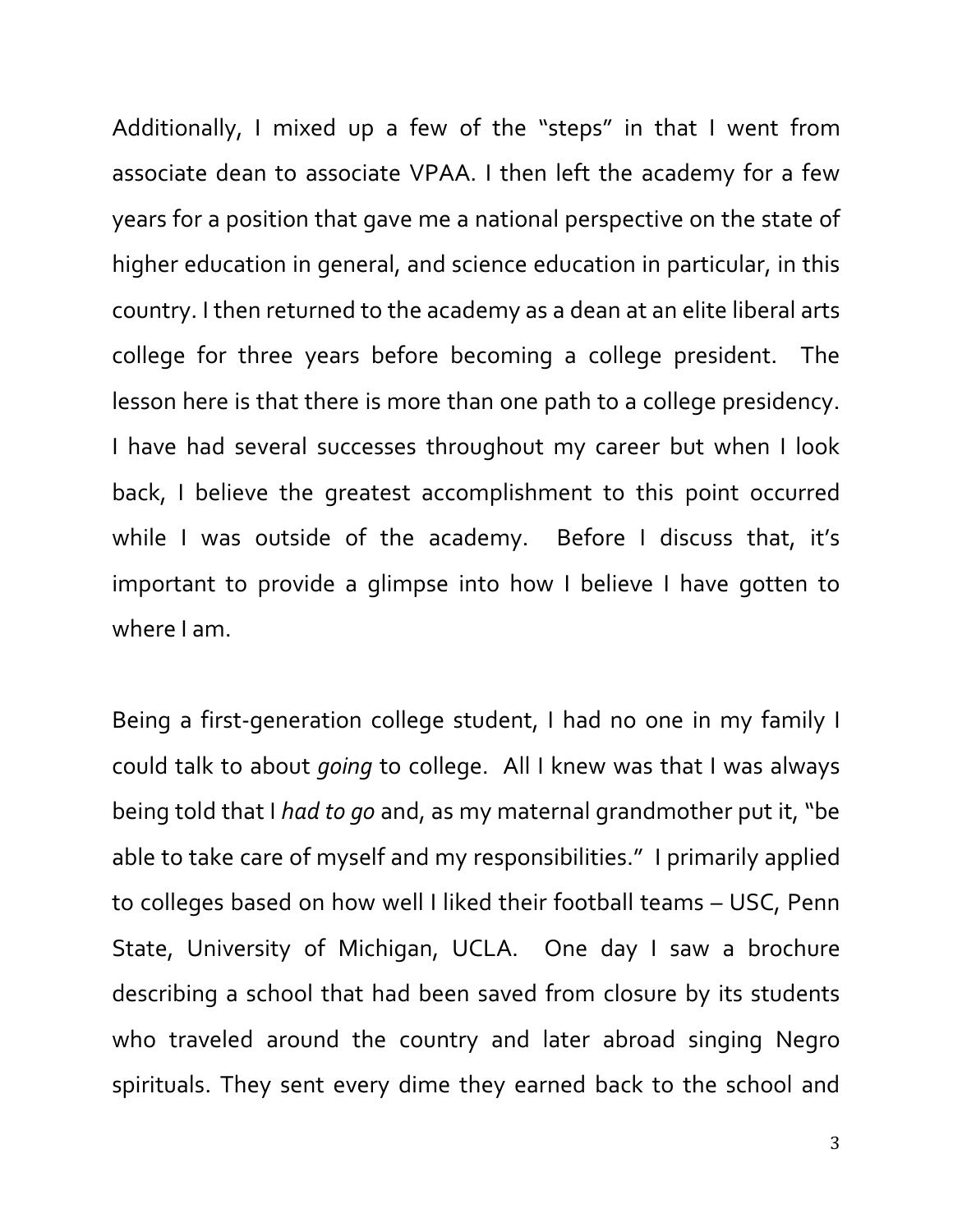saved it from extinction. There was no mention of a football team but I figured there must be something special about a place where the students would work so hard to keep its doors open. That place is Fisk University and it changed my life. As a brief aside, when I arrived on campus, I found that there was a football team but I quickly realized why they didn't talk about it!

It was at Fisk that I found myself and comfort in who I was: a person constantly asking questions and looking for solutions. In my sophomore year, my speech communications professor, Dr. Gladys I. Forde, told me I was smart and should apply to the Minority Access to Research Careers program. I didn't know what research *was* but if Dr. Forde told me to do something, I did it. As part of the application process, I had to go before a committee of professors for an interview. Towards the end of the interview they said that if I were to get the scholarship, I would have to keep my grades up, do research during both the academic year and the summer, and get a PhD in the sciences. In return I would get my education paid for and receive a stipend. I asked what would happen if I didn't get a PhD and they said I would have to pay back all of the money! Well, I didn't know what research was and I definitely didn't know anything about a PhD but I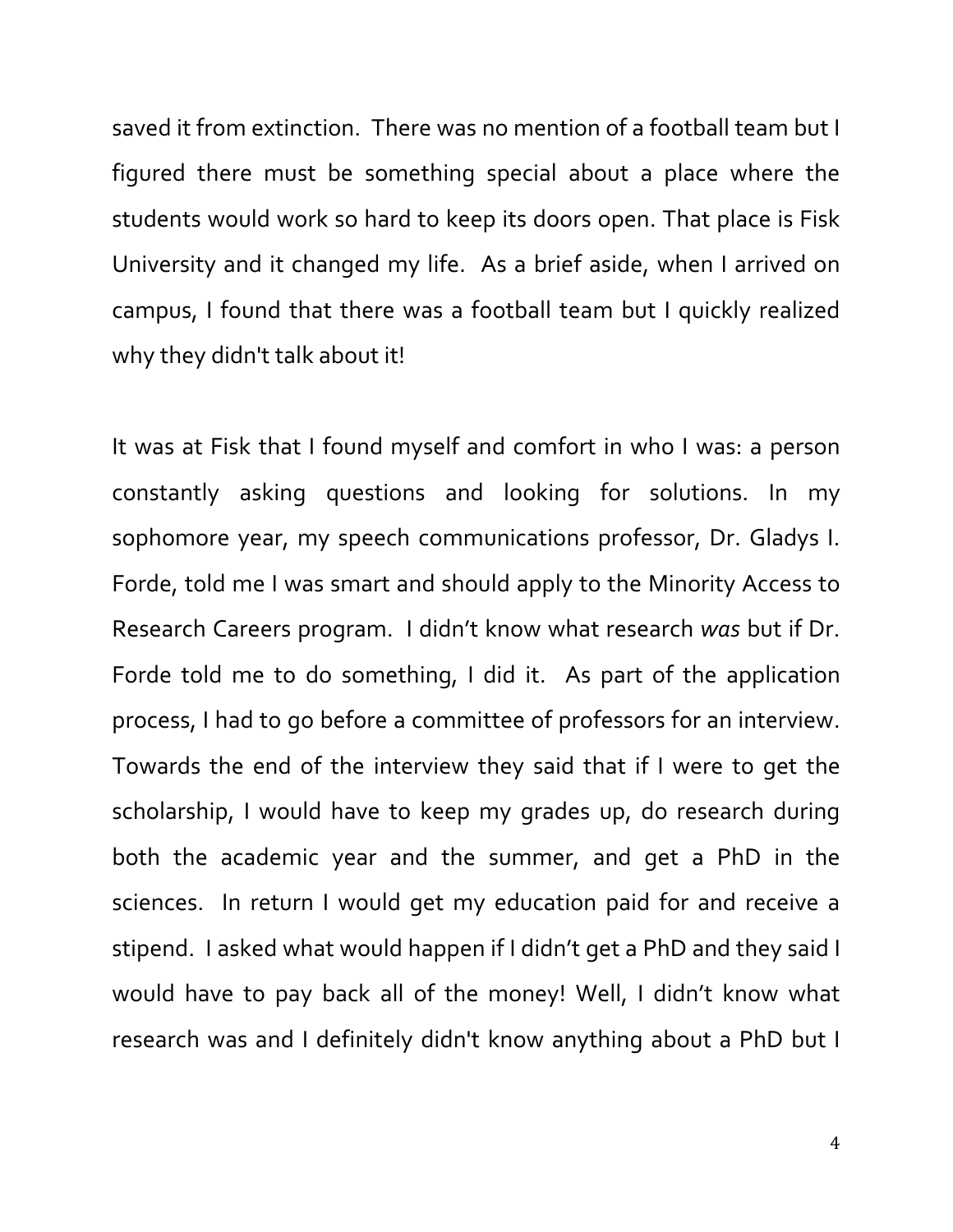figured if that's all I needed to do to get money and take the financial stress off my family, well, I could do that!

When I left Fisk, a small historically black university in Nashville, TN, with a BS in chemistry, I went directly into the PhD program in biochemistry at Purdue. Purdue was a totally different world. I went from a place of 1,500 students to one with 30,000. I was the only African American in my cohort. I was the only African American and only female in my lab of six white males. And, to make matters worse, my professors didn't know how to teach! At Fisk, I was considered very bright. At Purdue, I felt like I was the most ill-prepared student in Biochemistry. At the end of that first semester, I was crest-fallen and determined not to go back. I drove directly from Indiana to Virginia to tell my maternal grandmother how hard it was and that I wasn't going back. It was this woman, a woman who had only a third-grade education and who worked as a live-in maid for a Dutch family in Charlottesville, VA, who told me that if anyone could do it, I could. She told me that I wasn't doing this for me but for others; that I had been given a gift and that I couldn't walk away from it; that she knew what I was made of and I need to rely on all of that to get me through. Then she told me to get myself back to school and take care of business! And so, after a dismal start to my graduate career, I got my act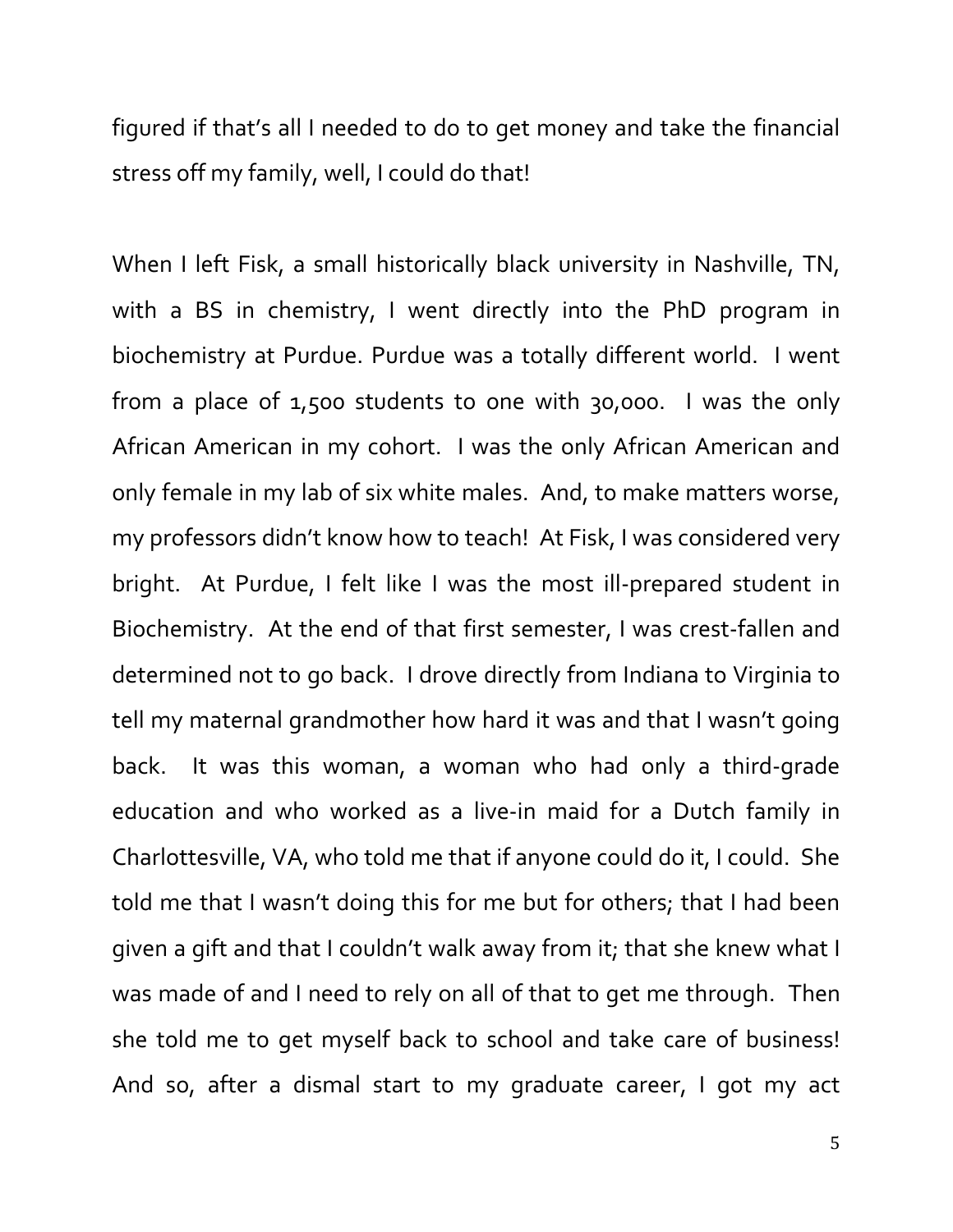together. The result was research that resulted in two back-to-back papers appearing in the top biochemistry journal (a rare and major accomplishment back then). My basic research eventually led to pharmaceutical companies creating more specific cholesterol-lowering drugs.

After Purdue, I did a post doc in Cincinnati that lead to my being hired at Xavier. I believed I would remain at Xavier my entire career but Katrina happened and it changed the course of my life. When Katrina hit, I was the associate Vice President for Academic Affairs and a single parent of 15-year-old twins. All of New Orleans was scattered to the wind after that storm. My twins and I ended up in Maryland, where my family lived. By the time we got to my parents' home, there was an email from a director at the Howard Hughes Medical Institute offering me an office and support to help Xavier re-open. Why would this national philanthropy contact me? Xavier University was very important to Howard Hughes being that Xavier was one of only two HBCUs HHMI supported. HHMI leadership had heard me speak on a few occasions and knew of my work. Also, they remembered that I was from Maryland and assumed that I would come home after the storm. With the resources they provided, I was able to work with my colleagues at Xavier to support our science faculty while the university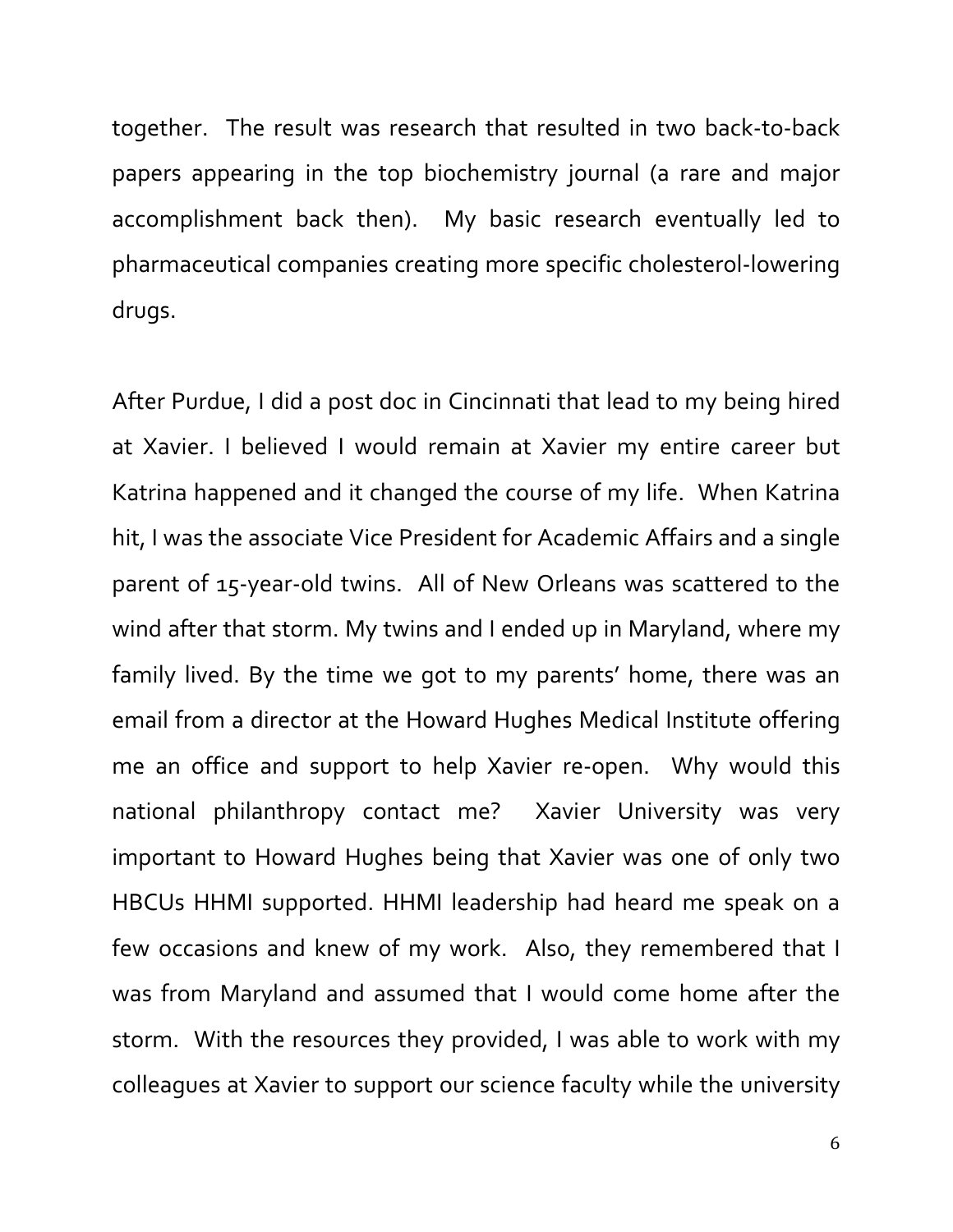was closed. This helped us retain them. It also helped us become the first university in New Orleans to reopen after the storm.

During the course of this work, I realized that I could not take my twins back to New Orleans – the city was just not ready. When I told the leadership at HHMI that I was not planning to return to Xavier, they offered me a job that day. The opportunity they presented was to do something that they had never done before and so they considered it to be a risk. Rather than develop another program where they gave money to institutions to advance science education, they wanted to develop a program where **they** would take the lead. I jumped at the opportunity and from that was borne the Science Education Alliance, an initiative that brought scientists and science educators together to actively engage college students in science. The program my team and I developed targeted college freshmen and engaged them in genomics and bioinformatics research as part of their normal science curriculum rather than as an extra-curricular activity. The program started with 12 schools and 280 students. By the time I left after its third year, the program had been implemented in 60 schools, engaged over 1,700 students, and generated over 100 submissions to the national GenBank database, two scientific and three science education publications, and numerous presentations by students and faculty. Today, the program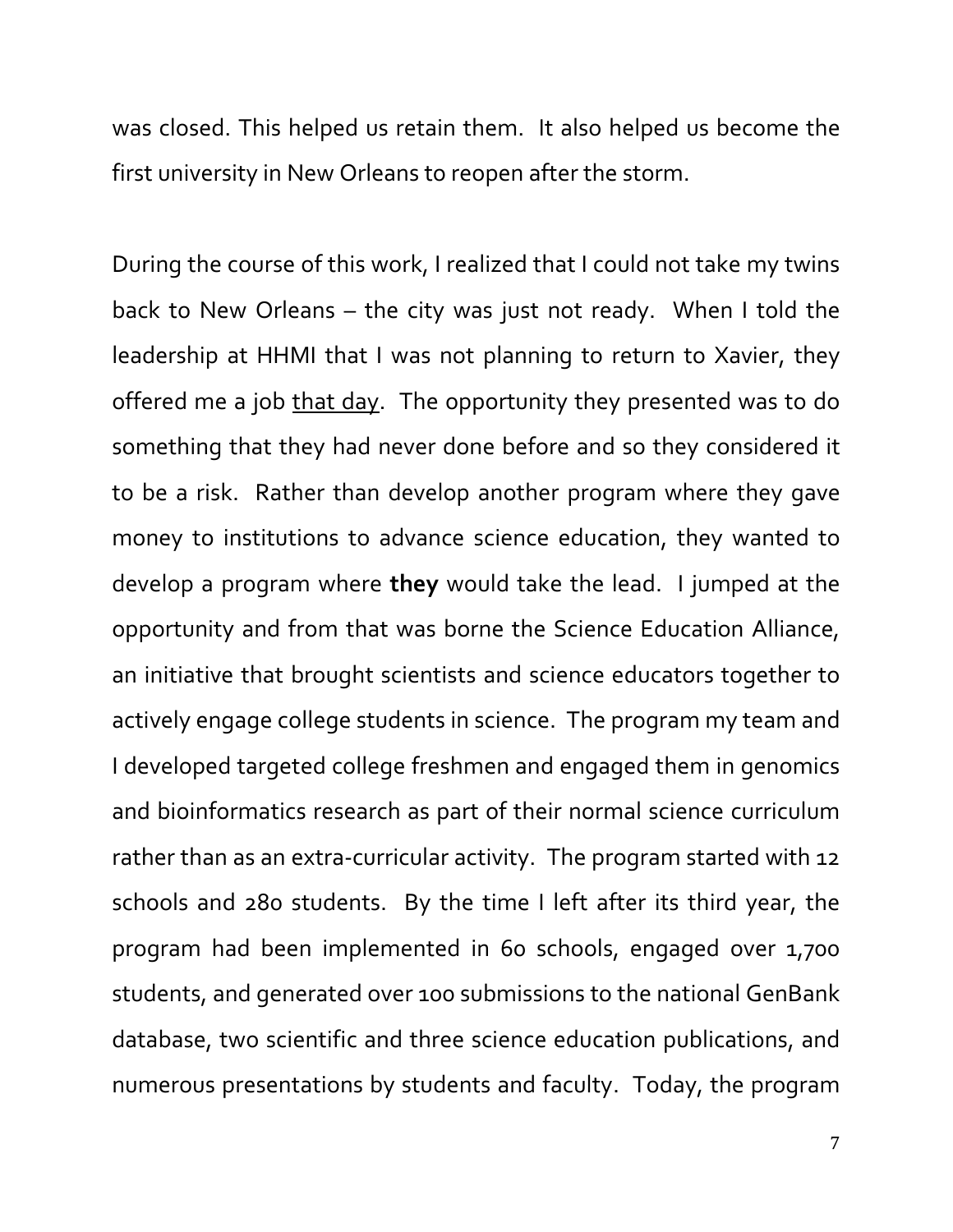is in its  $8<sup>th</sup>$  year and still going strong. Beyond the publications and presentations, the results have demonstrated increased engagement in science and college retention of all groups of students, regardless of their gender, race/ethnicity, or academic qualification. I believe this has been my most impactful and far-ranging work in preparing future scientists and science educators.

I left Howard Hughes for purely selfish reasons – I missed both the academy and being around students. I went to Lewis & Clark as Dean of the College and enjoyed my work there but I felt that I could be doing more. The opportunity to lead St. Mary's College was brought to my attention. Now, I believe I will be doing more as I assemble my team and we build on the College's solid foundation of excellent faculty, staff, and committed stakeholders to take the institution to the next level.

Is my career path much different from other female college presidents and CEOs? I don't think so. When you look at us, we all have achieved a degree of success in our respective fields. We have all done something impactful that demonstrates leadership ability; we are intelligent, demonstrate integrity, innovation, and decisiveness that is thoughtful, compassionate yet firm. But, if you look at our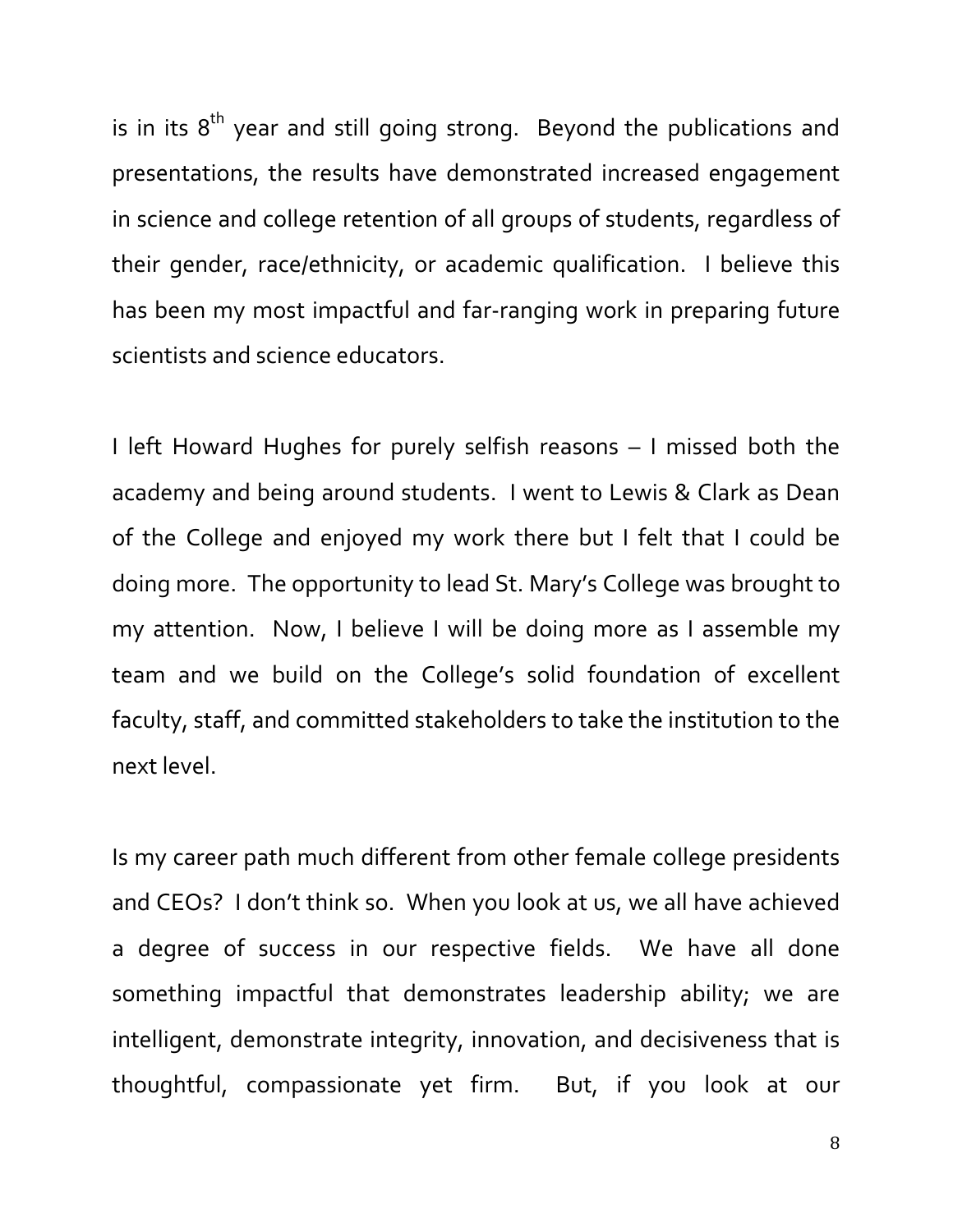percentages in top positions across the nation, only 26% of all college presidents are women<sup>[2](#page-1-1)</sup> and only 9% are African American. According to a report released by CNN-Money in March of this year<sup>[3](#page-1-2)</sup>, only 14.2% of the CEOs at the Fortune 500 companies are women. How can this be when women represent the majority of our society and are outpacing men in the acquisition of college and graduate-level degrees? Why, then, are there not more female presidents and CEOs?

In January of this year, the Pew Research Center conducted a survey examining women and leadership. Part of the survey was focused on addressing the questions what makes a good leader and does gender matter? When I read you what they came up with, you'll see that I am not too far off in my assessment of what it takes to be a good leader. A question they posed is, what traits are absolutely essential for a leader? In rank order, the respondents indicated that a leader must be honest (84%), intelligent (80%), decisive (80%), organized (67%), compassionate ( $57\%$ ), innovative ( $56\%$ ), and ambitious ( $53\%$ ). In the areas of intelligence and innovation the respondents made little distinction between the abilities of women versus men. Solid majorities of respondents see no gender difference in the areas of ambition, honesty, and decisiveness. [4](#page-1-3)

9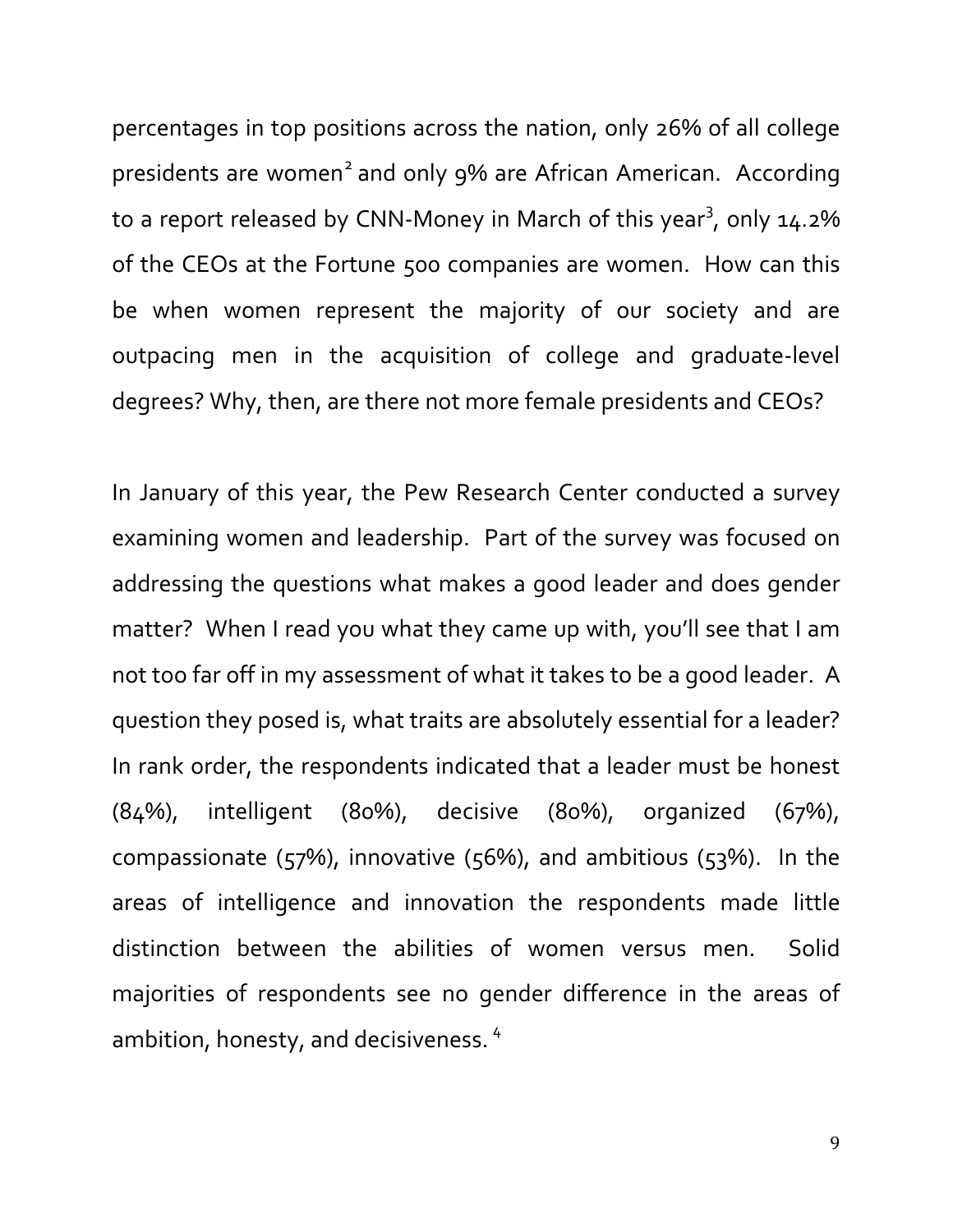So, if the public believes women are as qualified to lead as men, why is it that our percentage in leadership positions does not mirror our percentage in the US population? The Pew Research Center's survey<sup>4</sup> identified the top barriers to women in executive positions.

- 1. 43% of respondents indicated that a major reason women are not in top executive positions is because women are held to higher standards than men
- 2. 43% stated that organizations are not ready to hire women into top leadership positions
- 3. 23% said that because of family responsibilities, women don't have enough time for these all-consuming positions
- 4. 20% indicated that women don't have sufficient connections to help them get to the top
- 5. 18% stated that a major reason is because women are less likely to ask for promotions and raises

Assuming these are the top barriers, what can be done to help women achieve parity? We always talk about the importance of having role models, advisors, and mentors. Mentors and advisors can help point the way for us. Mentors can help us develop and enhance our strengths and mitigate our weaknesses. They can also help us identify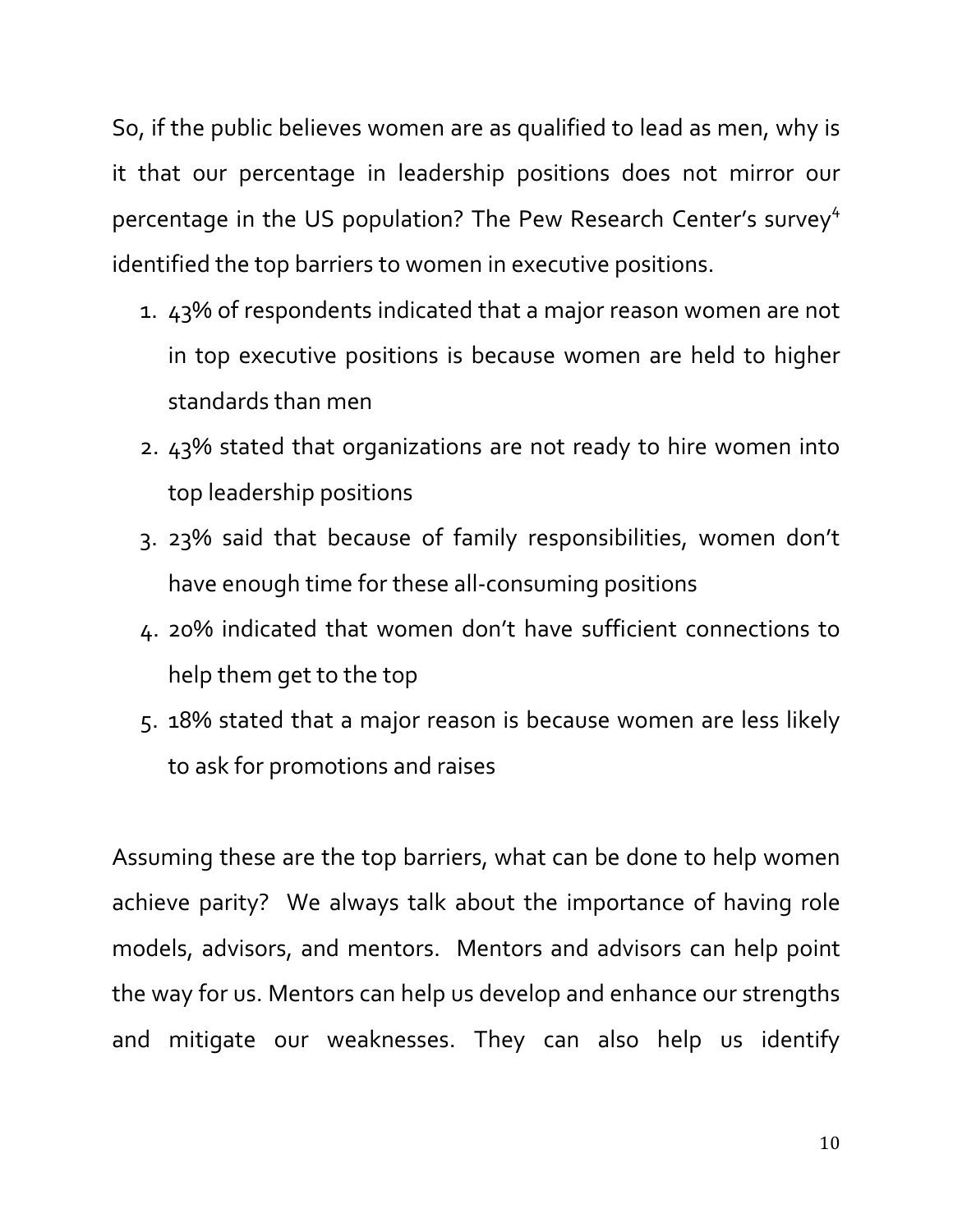appropriate professional development activities that will hone our skills and provide invaluable networking. They can empower us.

Role models can provide us with a real picture of what it looks like to be in a position of power. They provide a model for us to emulate. Role models also help society see what women can do in positions of power and leadership and, at the same time, dispel the myths that we "are not ready" for these positions.

Although having role models and a multitude of stage-appropriate mentors are keys to success, they are not enough. Having the traits and characteristics of leadership are not enough to get us into the door and "close the deal". We need champions who will root for us and fight for us to move into positions of leadership. We need people who are on boards to appreciate the value and importance of having diverse perspectives in leadership positions. The data indicate that the more diverse an organization's leadership, the more successful it can be. Boards, regardless of their composition, must remain cognizant of the need to diversify if women are going to make inroads into achieving professional parity.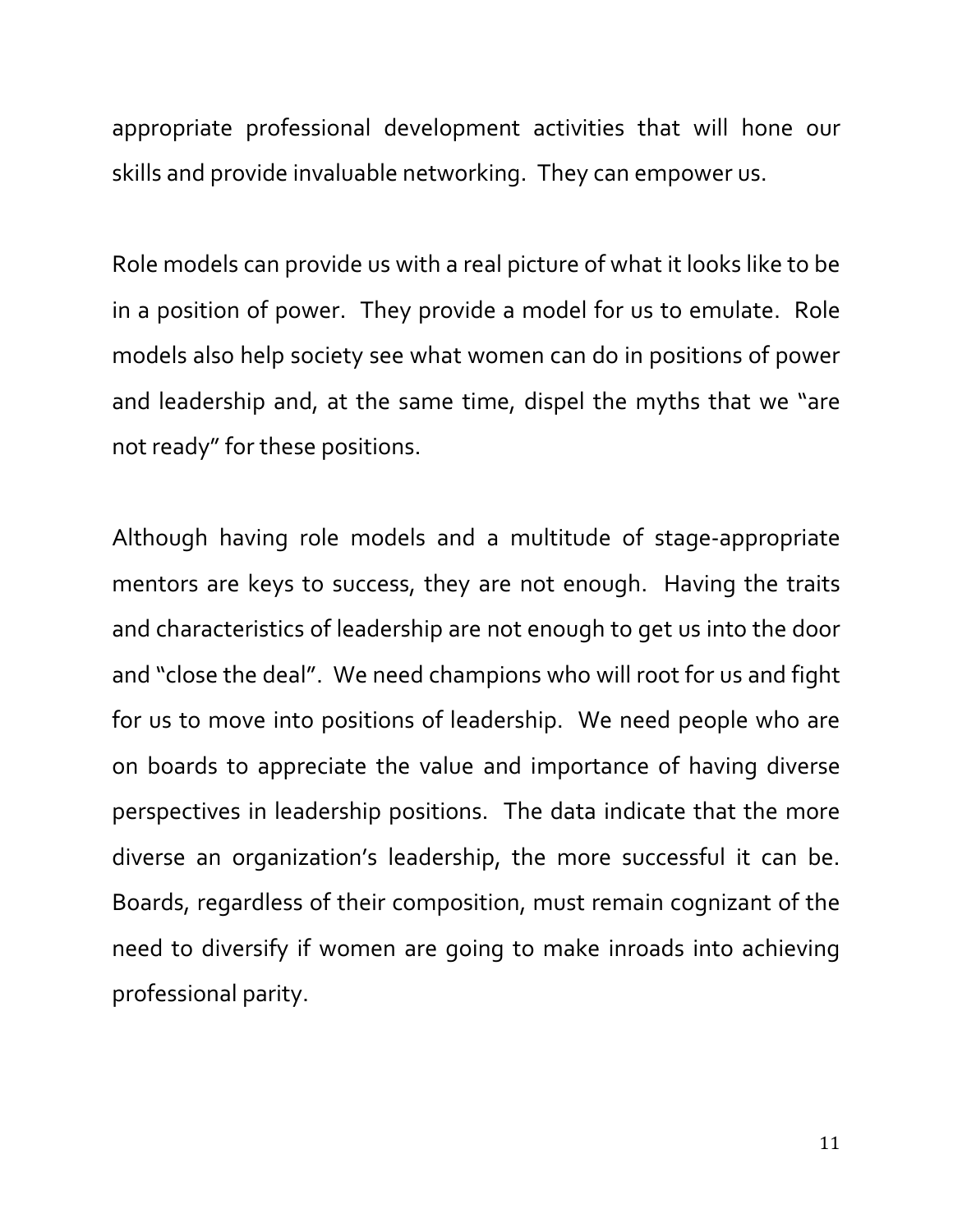I also believe that we, as women, should be more willing to just take the risk. It has been my observation over the years that many of us see the need for leadership, we see persistent problems that require a different approach to the solution and, in our minds or when doodling, we identify a myriad of ways to address the problem. But, for whatever the reason, we don't speak up, we don't take action, or we pass our ideas off to others. I say it is time for us to take the risk associated with potential failure and put ourselves out there. You just might be surprised that you were not only right but about also by the tremendous support you will receive from those who knew you had it in you all along!

As a nation, we have been working to achieve parity. Over the course of the last 30 years we have made substantial progress. I believe we must move beyond trying and just get it done if we are to achieve parity in our daughters' lifetimes. When that happens, Yoda will be pleased. And, our daughters, when standing before audiences to tell the story of their career path, will begin with something other than "I am the first…"

----------------------------------------------- A presentation made in honor of Women's Equality Day at The Patuxent Air Naval Station

Tuajuanda C. Jordan, PhD President

<sup>(08/25/15)</sup> and the US Department of Education (08/26/15) by